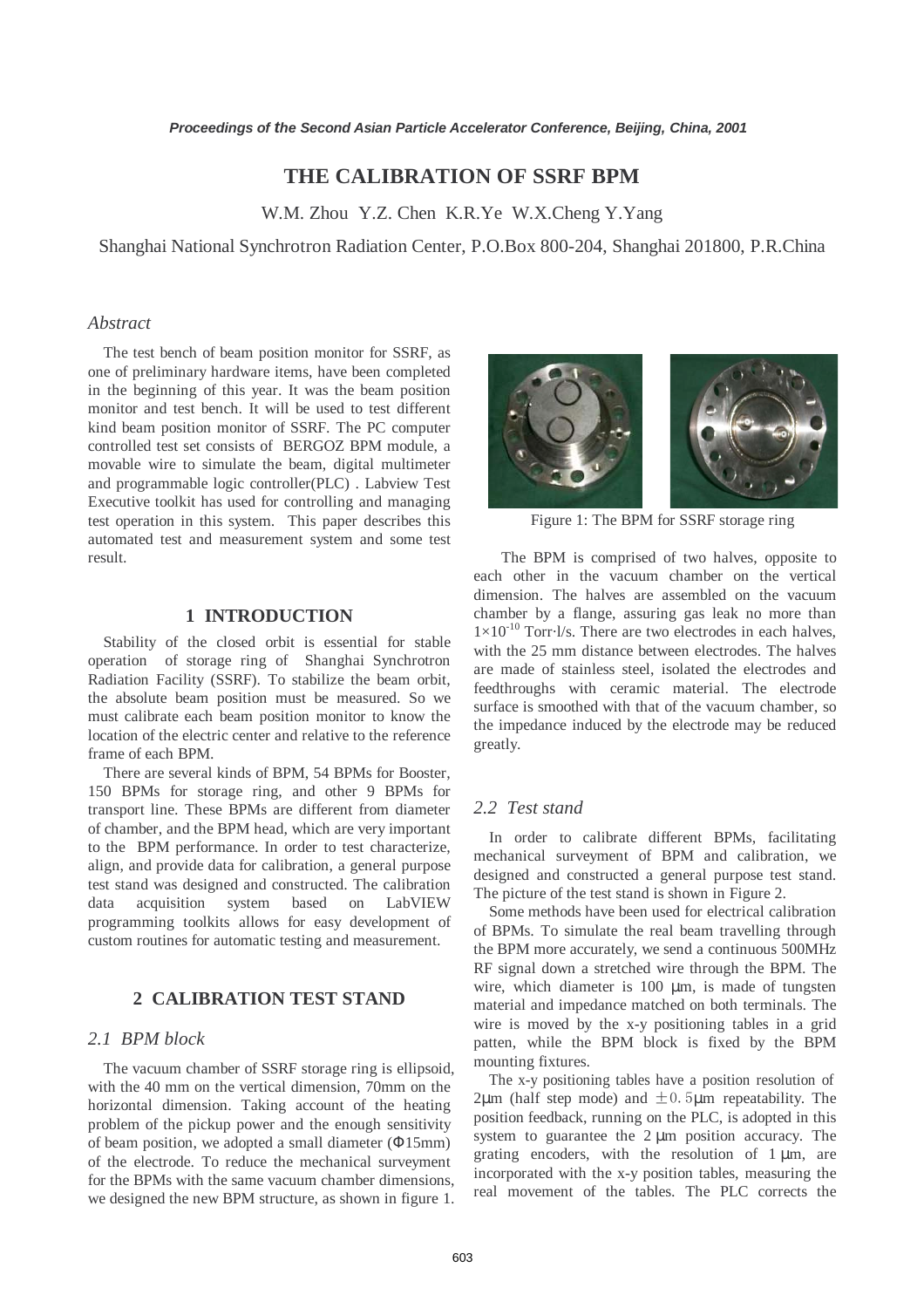movement of the position stables according to the position value measured by the encoder.



Figure 2: The calibration stand of SSRF BPM

 The x-y positioning tables and the BPM mounting fixtures are installed on the same tooling plate that can be adjusted on horizontal plane. The mechanical center of the BPM under test and the accurate knowledge of the reference surfaces with respect to the locating surface are measured by a survey, and the measured data are entered into the calibration program.

### **3 DATA COLLECTION**

The 500MHz RF signal, generated by the HP 4400B, is amplified to about 30dBm and delivered to the stretched wire through the coaxial cable. The RF signal on the wire induces signal on the four buttons of the BPM under test. Each button is connected to the BERGOZ's BPM electronics module through four semirigid coaxial cables which have the same length and model. The BERGOZ's BPM electronics module can output 7 analog signals, such as X, Y, reflecting the position of the stretched wire in the horizontal dimension and vertical dimension. These signals are then connected to the digital multimeter– KE 2002 to converted into digital signal. In order to increase the measurement accuracy, these digital signals are averaged for 100 times which is implemented by the KE2002.

 The BPM calibration program controls the PLC to locate the wire through the RS232 interface, and then collects the position data through a GPIB bus. It also can accept the calibration parameters, such as the range of BPM mapping, the length of the mapping step and data archive. The state of the system can be browsed at the remote place through the network, reducing the influence caused by operator activity on the measurement. In addition to, we designed a new data collection program running on the VME system through high speed A/D module. It can reduce the calibration time greatly, which is helpful for the result of the BPM calibration.

 The BPM of SSRF storage ring has been calibrated with this test stand, a great number of data have been collected under different condition. Figure 3 shows the data acquired when the measurement was made at the121 mesh points in the central area of  $\pm 5$ mm(horizontal) $\times$  $\pm$ 5mm(vertical) with 1 mm step.



Figure 3: data from SSRF BPM test



Figure 4: map of SSRF BPM

 Figure 4 shows the Y vs. X map from the figure 3's data. The unit of the Y and X axis is voltage. It shows that there is a good linearity in the central area of BPM, while pin cushion distortion appears clearly far from the central.